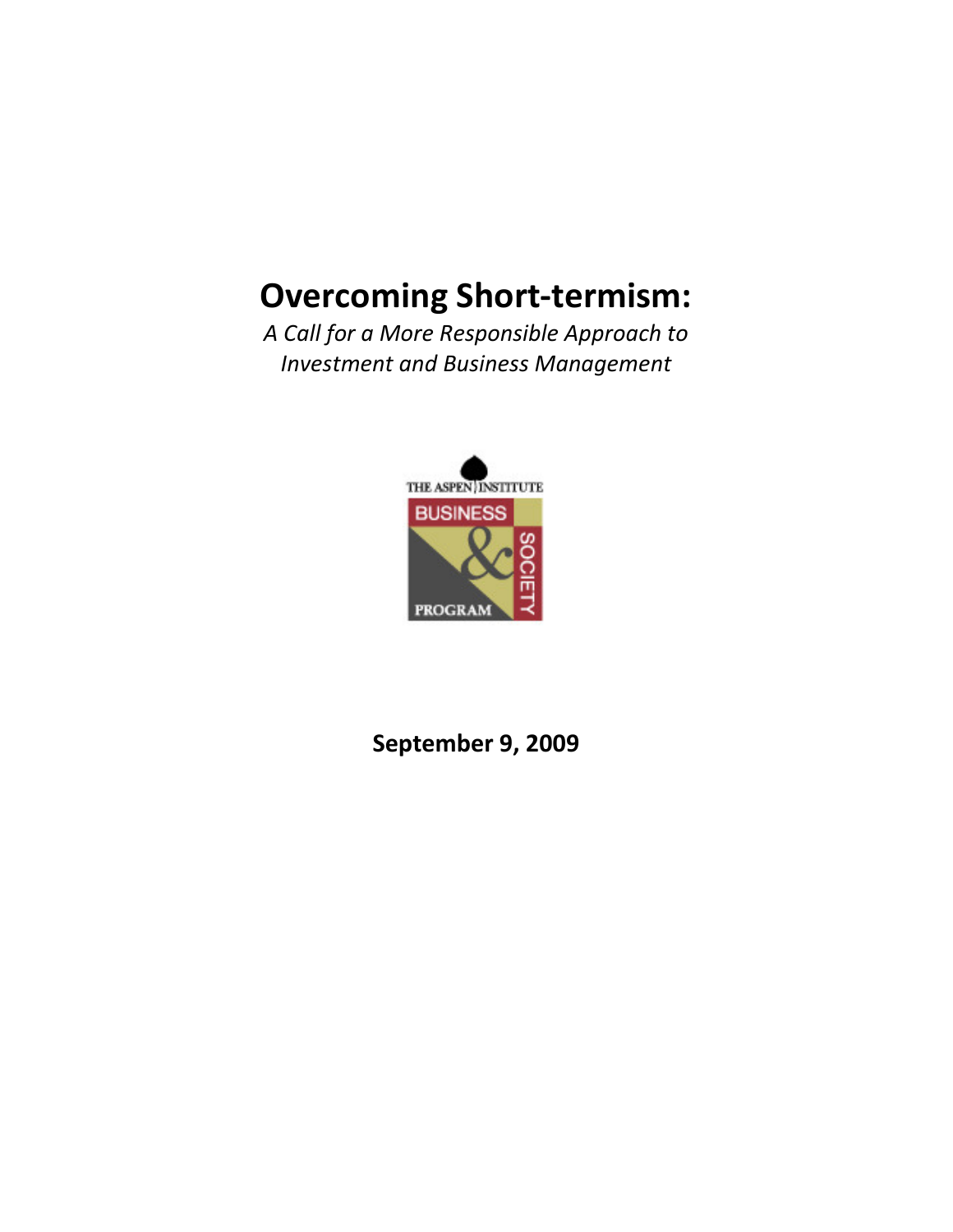## Overcoming Short-termism:

A Call for a More Responsible Approach to Investment and Business Management

#### Introduction

We believe a healthy society requires healthy and responsible companies that effectively pursue long-term goals. Yet in recent years, boards, managers, shareholders with varying agendas, and regulators, all, to one degree or another, have allowed short-term considerations to overwhelm the desirable long-term growth and sustainable profit objectives of the corporation. We believe that short-term objectives have eroded faith in corporations continuing to be the foundation of the American free enterprise system, which has been, in turn, the foundation of our economy. Restoring that faith critically requires restoring a longterm focus for boards, managers, and most particularly, shareholders—if not voluntarily, then by appropriate regulation.

A coalition has been working for several years on what business and investors can voluntarily do to address market short-termism, including the reform of executive compensation to focus on long-range value creation (See Appendix). A new administration in Washington and unprecedented public attention to business and financial markets, offer a unique opportunity for public policy recommendations in pursuit of long-term wealth creation to gain visibility, and to obtain real traction.

Others will study and recommend actions to be taken by boards, managers and regulation to restore long-term focus. The recommendations in this document, directed at influencing the behavior of shareholders, present an important step towards an integrated approach to ensuring long-term wealth creation.

### Shareholder Short-Termism

The word "shareholders" evokes images of mom-and-pop investors saving for their retirement or their children's college tuition. Individual investors do participate directly in the market, but they are mostly passive and unorganized and their role has diminished in recent years. The largest and most influential shareholders today are institutions — including pension funds, mutual funds, private investment (or "hedge") funds, endowments and sovereign wealth funds — many of which serve as agents for the providers of capital, their ultimate investors. For example, one-third of U.S. corporate equity today is held by mutual funds and hedge funds.

The diversity of investment vehicles contributes to healthy competition and liquidity and is a strength of our capital markets. Properly incentivized institutions of different kinds can contribute to long-term wealth creation. However, the influence of money managers, mutual funds and hedge funds (and those intermediaries who provide them capital) who focus on short-term stock price performance, and/or favor high-leverage and high-risk corporate strategies designed to produce high short-term returns, present at least three problems: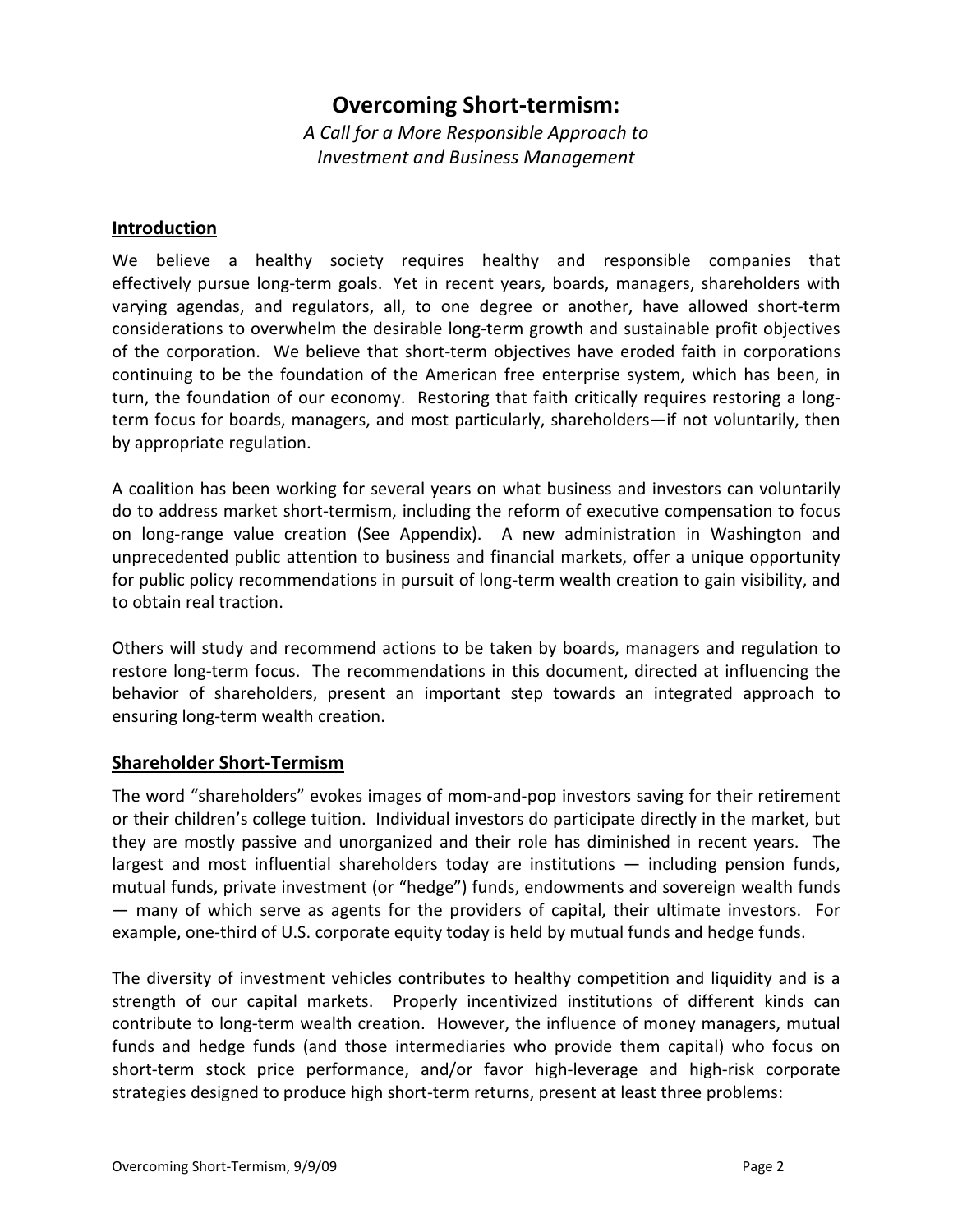- First, high rates of portfolio turnover harm ultimate investors' returns, since the costs associated with frequent trading can significantly erode gains.
- Second, fund managers with a primary focus on short-term trading gains have little reason to care about long-term corporate performance or externalities, and so are unlikely to exercise a positive role in promoting corporate policies, including appropriate proxy voting and corporate governance policies, that are beneficial and sustainable in the long-term. Risk-taking is an essential underpinning of our capitalist system, but the consequences to the corporation, and the economy, of high-risk strategies designed exclusively to produce high returns in the short-run is evident in recent market failures.
- Third, the focus of some short-term investors on quarterly earnings and other shortterm metrics can harm the interests of shareholders seeking long-term growth and sustainable earnings, if managers and boards pursue strategies simply to satisfy those short-term investors. This, in turn, may put a corporation's future at risk.

If corporate law or other public policy mechanisms grant investors additional rights, we believe it is vital that all institutional investors and related intermediaries be properly incentivized to focus on the interest of promoting sustainable, long-term growth.

Encouraging investors and intermediaries representing investors to adopt a long-term perspective will ultimately encourage and empower boards of directors to adopt long-term strategies for growth and sustainable earnings, and to rely on long-term, forward-looking metrics in the consideration of compensation and performance incentives. In the absence of real changes in the focus of institutional investors and related intermediaries, the various corporate governance reforms currently being discussed are unlikely to reduce the likelihood of boards and managers responding to short-term pressures. Accordingly, the recommendations in this report take on great importance.

### Call to Action: Key Leverage Points

We repeat, short-termism is not limited to the behavior of a few investors or intermediaries; it is system-wide, with contributions by and interdependency among corporate managers, boards, investment advisers, providers of capital, and government. Thus, effective change will result from a comprehensive rather than piecemeal approach. We present the following recommendations to focus attention and dialogue on the intricate problems of short-termism and what we believe are the key leverage points to return to a responsible and balanced approach to business and investment.

- 1. Market Incentives: encourage more patient capital
- 2. Fiduciary Duty: better align interests of financial intermediaries and their investors
- 3. Transparency: strengthen investor disclosures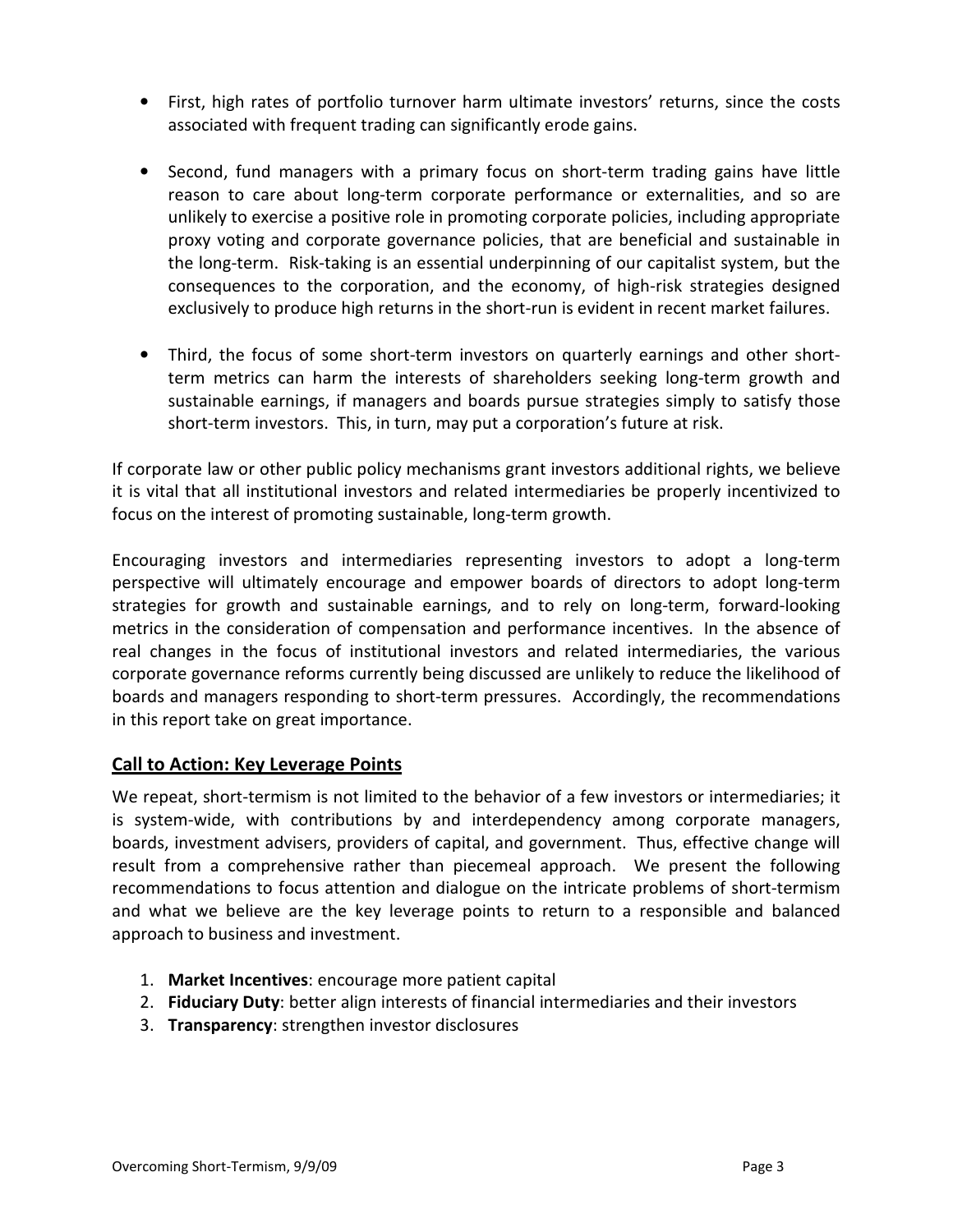#### Key Leverage Point 1—Market Incentives: Encourage Patient Capital

The first key leverage point, market incentives to encourage patient capital, is likely to be the most effective mechanism to encourage long-term focus by investors. Capitalism is a powerful economic and societal force which, if properly directed, can have a hugely beneficial impact on society at all levels. By enlisting natural market forces and establishing incentives for market actors to modify their respective behaviors, the following recommendations encourage patient capital, discourage investor 'churning', and generally reinforce society's long-term goals.

- Revise capital gains tax provisions or implement an excise tax in ways that are designed to discourage excessive share trading and encourage longer-term share ownership. Capital gains tax rates might be set on a descending scale based on the number of years a security is held.<sup>1</sup> An excise tax could be imposed that would also allow for the inclusion of tax-exempt and other investment entities.
- Remove limitations on capital loss deductibility for very long-term holdings, now capped at \$3,000 per year for losses related to holdings of any duration.<sup>2</sup>
- In exchange for enhancing shareholder participation rights, consider adopting minimum holding periods or time-based vesting, along the lines of the one-year holding period required under the SEC proxy access proposal currently under review.<sup>3</sup>

## Key Leverage Point 2—Fiduciary Duty: Better Align Interests of Financial Intermediaries and Investors

The second key leverage point is focused on ensuring that the fiduciary duties of financial intermediaries are clarified, enhanced and rigorously enforced to better align the interests of the intermediaries and the long-term interests of investors.

Federal subsidies help American investors save for purposes vital to our nation's and people's well-being: retirement and college savings. These policies in turn create demand for the mutual fund industry—a demand that is growing due to the decline in defined benefit pension plans. Naturally, these policies are effective only to the extent fund managers invest prudently for the long-term, and avoid short-term behavior that generates costs and incurs excessive risk. Presently, however, many college savings, 401(k), and related retirement funds engage in behavior that is inconsistent with their investors' goals, as they trade securities, pay their managers, and engage in (or support) activism in pursuit of short-term financial objectives at the expense of long-term performance and careful analysis of fundamental risk. Another tension exists when pension funds are caused to pursue high returns in order to reduce pressure on their sponsors for greater contributions. These long-term funds may require structural changes, but should, in any event, be subject to clearer and more rigorously enforced enhanced fiduciary duties to address the disconnect between the interests of intermediaries and ultimate investor/beneficiaries.

For example, the Investment Advisers Act of 1940 applies to "any person who, for compensation, engages in the business of advising others, either directly or through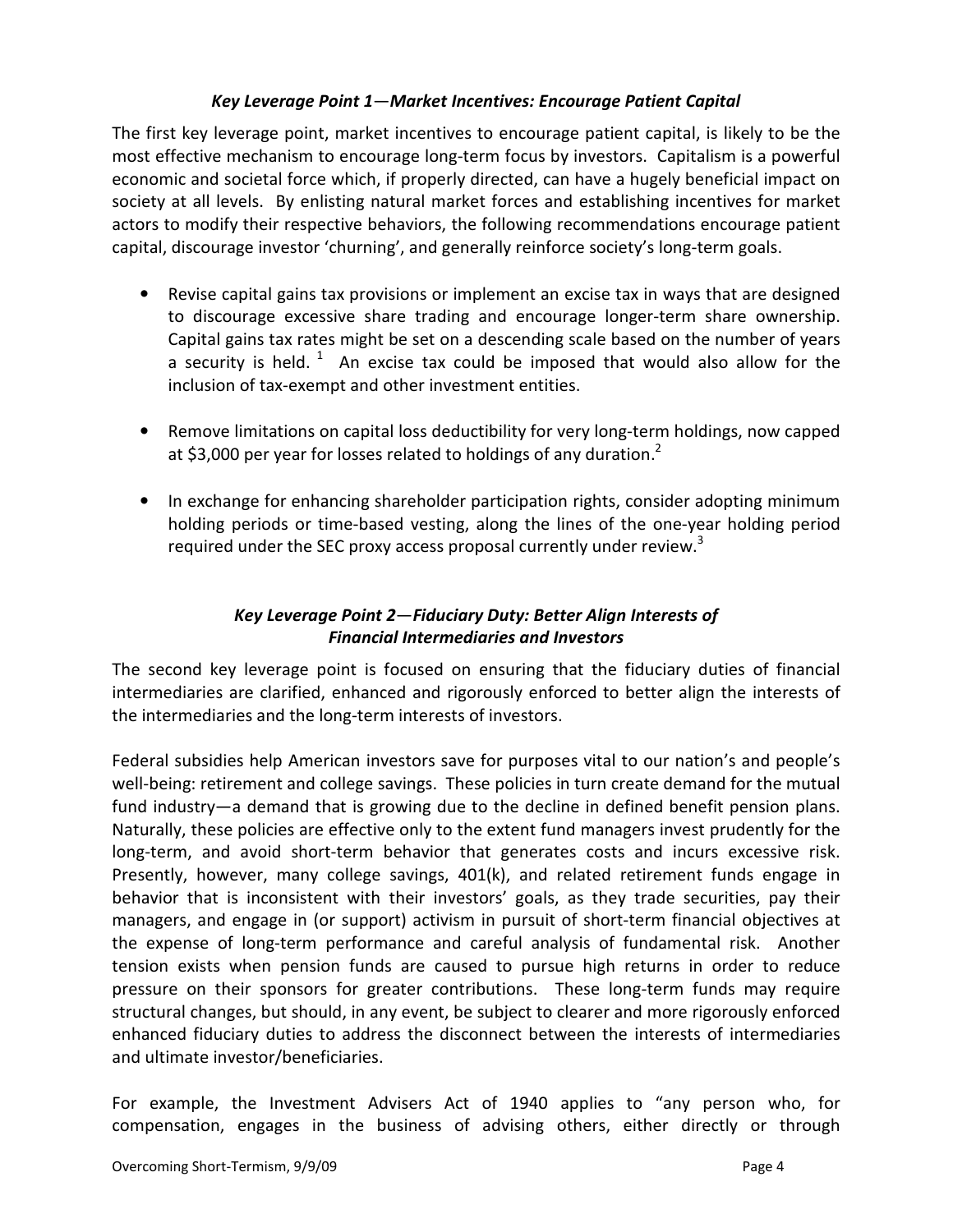publications or writings, as to the value of securities or as to the advisability of investing in, purchasing, or selling securities."<sup>4</sup> While the Advisers Act does not expressly address the fiduciary duties of investment advisers, the U.S. Supreme Court has long recognized that such duties underlie the Advisers Act.<sup>5</sup> The Obama Administration has issued a proposal to establish a clear fiduciary duty for investment advisers as well as for brokers/dealers.<sup>6</sup>

In addition, ERISA, the 1974 federal law that governs some private pension plans and provides tax-advantaged status to such plans, and other acts (UPIA, UPMIFA, MPERS) that govern funds to be invested for beneficiaries with long-term horizons delineate the fiduciary duties of those responsible. ERISA, for example, explicitly imposes on fiduciaries a duty of loyalty and prudence, as well as a duty to diversify investments.

The challenge of addressing the misalignment between the interests of the ultimate investors/beneficiaries and society in the long run and the incentives and perceived duties of the institutional investor community and other financial intermediaries is considerable.<sup>7</sup> Improved alignment might be accomplished through the clarification of existing or creation of new federal laws or regulations, including the following:

- Apply a higher degree of accountability and enhanced fiduciary duties to financial intermediaries, by requiring increased disclosures on compensation, incentives, trading, policies on proxy voting and other matters that indicate compatibility (or lack thereof) with the fund's stated objectives, and the goals of the ultimate beneficiaries.
- Modify ERISA allowable investment practices through rule changes to promote longterm investing by those investors holding equity in tax-advantaged accounts.  $^{8}$
- Ensure, through clearer and more rigorously enforced fiduciary duties, that investment advisers of all types take into account, and clearly inform investors of, tax and other implications of changes made to encourage long-term holding as recommended herein.
- Pursue regulation or policy to base the compensation of long-term oriented fund managers on the fund's long-term performance and extend to such funds the compensation disclosure requirements that are currently applicable to operating companies.

### Key Leverage Point 3—Transparency: Strengthen Investor Disclosures

The final leverage point, greater transparency in investor disclosures, can also play an important role in helping corporations maintain a long-term orientation. The advent of increasingly complex non-traditional structured and derivative arrangements has enabled some investors to influence corporate decision-making without being subject to duties to disclose the existence or nature of their positions or their plans. This lack of transparency undermines the efficacy of the disclosure regime and creates opportunities for investors to use their influence to achieve short-term gains at the expense of long-term value creation. These opportunities may take many forms. To cite some extremes, they range from an activist who becomes a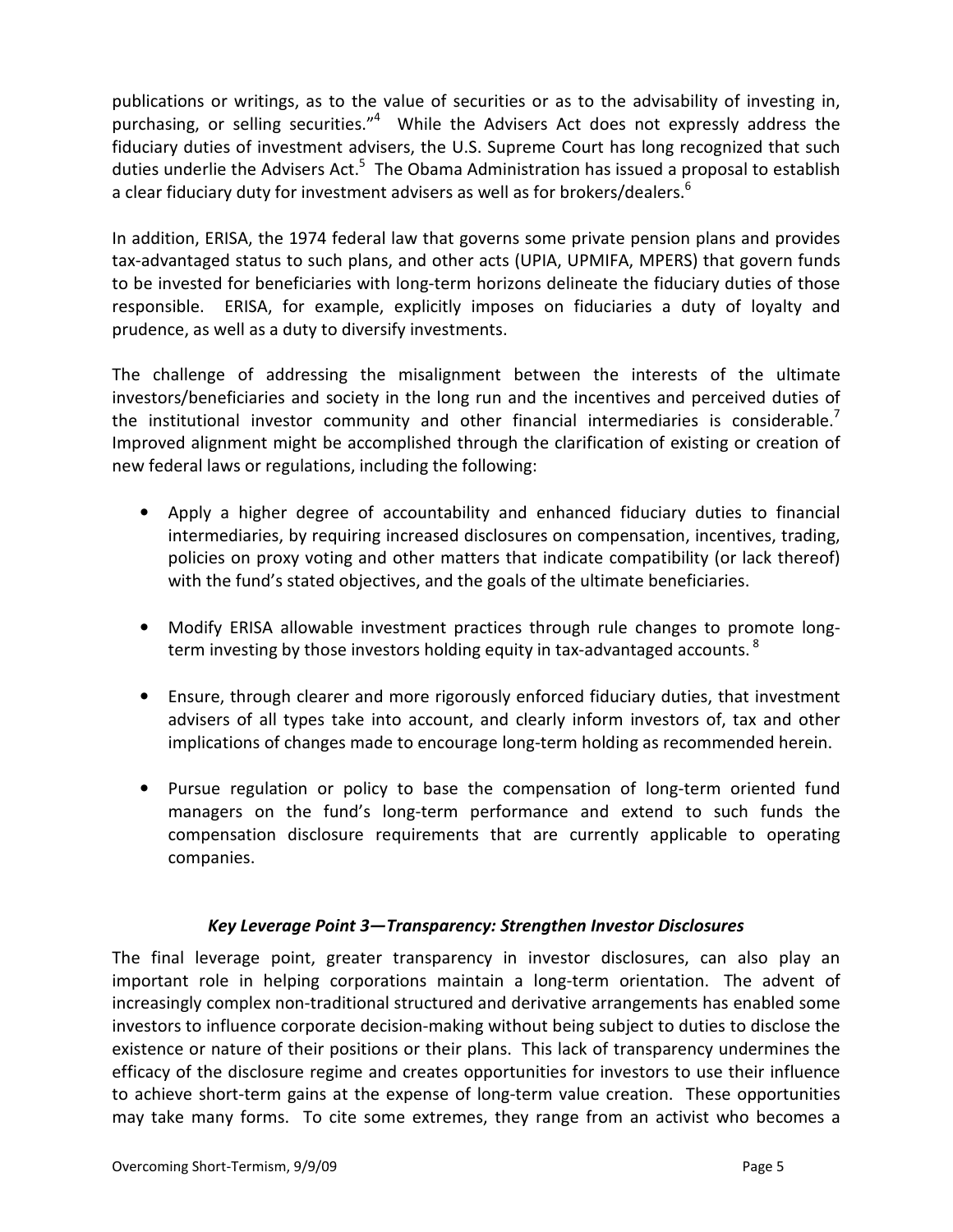formal shareholder with voting power while simultaneously "shorting" a corporation's shares or entering into a derivatives contract to hedge away its economic interest, to an investor who owns shares of one company and uses that position to increase the value of its holdings in another company instead. There are other more sophisticated techniques. Updated disclosure rules that take into account these complex but increasingly common arrangements can play a significant role in helping corporations maintain a long-term orientation by encouraging investment behavior consistent with longer term value creation and providing corporate decision-makers with a better understanding of the corporation's shareholders and their motivations.

### Concluding Thoughts

The trend toward greater shareholder power as encapsulated in legislative proposals under consideration in the 2009 legislative session should be accompanied by greater investor and intermediary responsibility. Institutional investors now wield substantial power — power that affects American citizens as well as global capital markets. The maturation of the institutional investor community creates both opportunity and responsibility to promote the long-term health of capital markets and, in particular, to pursue investment policies and public policies that empower and encourage business managers and boards of directors to focus on sustainable value creation rather than evanescent short-term objectives.

For the purpose of stimulating dialogue, we have offered here key leverage points for addressing one part of market short-termism. The undersigned, who have a wide range of affiliations, backgrounds and experience as participants in and students of the capital markets, are united in urging prompt and serious consideration of these policy initiatives which will, we believe, promote the sustainable growth and investment returns that are essential to healthy capital markets.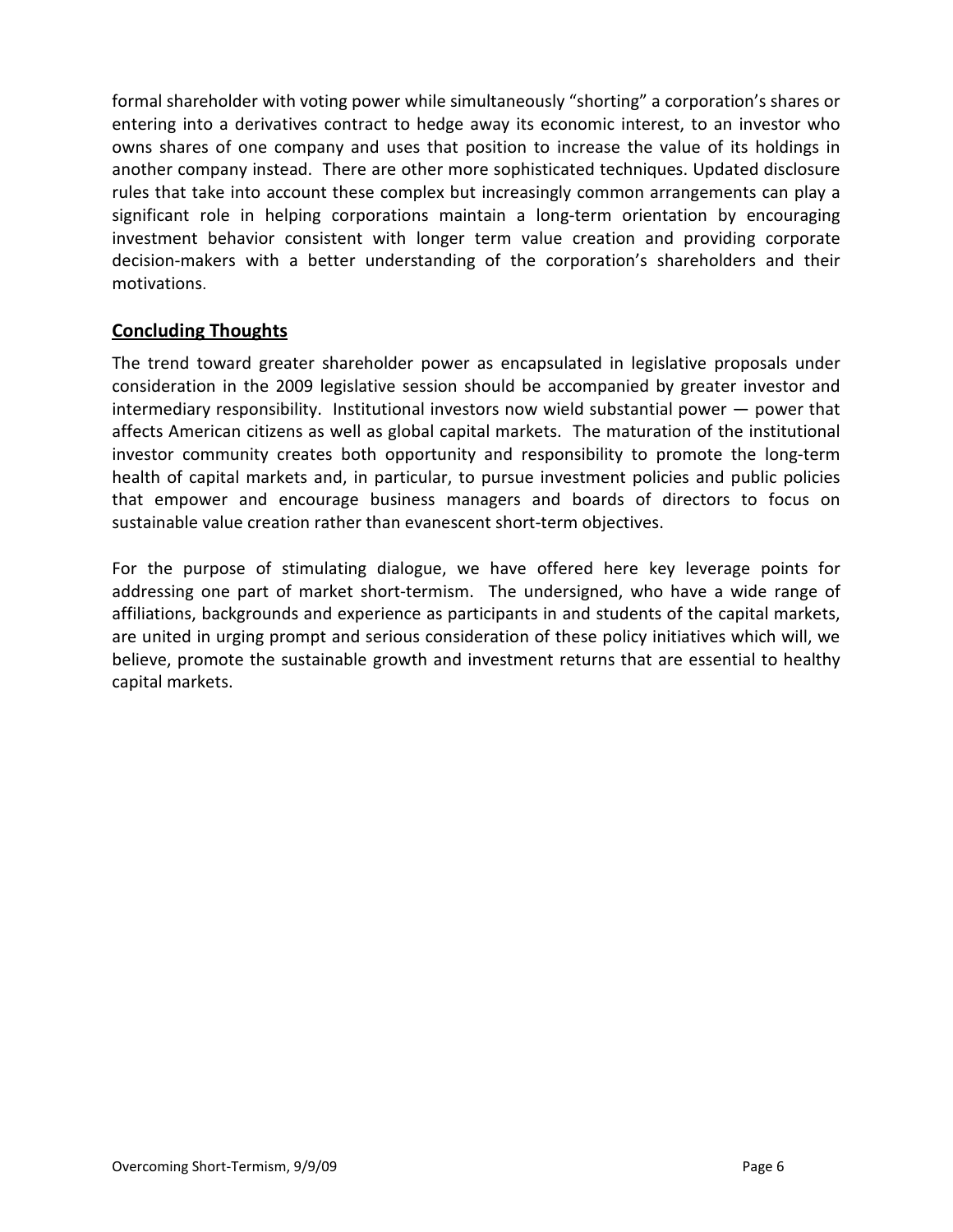John C. Bogle Founder, The Vanguard Group, Inc.

Warren E. Buffett CEO, Berkshire Hathaway Inc.

James S. Crown President, Henry Crown and Company

Lester Crown Chairman, Henry Crown and Company

Steven A. Denning Chairman, General Atlantic, LLC

Jack Ehnes Chief Executive Officer, CalSTRS

J. Michael Farren \*# Former General Counsel and Corporate Secretary, Xerox Corporation

Margaret M. Foran Governance Expert

Barbara Hackman Franklin Chairman, National Association of Corporate Directors and Former United States Secretary of Commerce

#### Bill George

Professor of Management Practice at the Harvard Business School and Former Chairman and CEO, Medtronic

Louis V. Gerstner, Jr. Retired Chairman and CEO, IBM Corporation

David H. Langstaff \*# Founder and former CEO, Veridian Corporation

Martin Lipton \* Partner, Wachtell, Lipton, Rosen & Katz

Jay W. Lorsch Louis Kirstein Professor of Human Relations at the Harvard Business School

Ira Millstein \*# Senior Associate Dean for Corporate Governance, Yale School of Management and Senior Partner, Weil, Gotshal & Manges

John F. Olson \* Senior Partner, Gibson, Dunn & Crutcher LLP and Distinguished Visitor from Practice, Georgetown University Law Center

Peter G. Peterson Chairman and Founder, Peter G. Peterson Foundation

James E. Rogers Chairman, President and CEO, Duke Energy

Felix G. Rohatyn Former U.S. Ambassador to France

Charles O. Rossotti Former United States Commissioner of Internal Revenue; Co-founder and former Chairman and CEO, American Management Systems, Inc.

Judith Samuelson \* Executive Director, The Aspen Institute Business & Society Program

Henry Schacht Former CEO, Cummins Inc. and Lucent Technologies

Lynn A. Stout \* Paul Hastings Professor of Corporate and Securities Law, UCLA School of Law

Richard L. Trumka Secretary-Treasurer, AFL-CIO

John C. Whitehead Former Chairman, Goldman Sachs

John C. Wilcox Chairman, Sodali and Former Head of Corporate Governance, TIAA-CREF

Ash Williams Executive Director and CIO, Florida State Board of Administration

James D. Wolfensohn Ninth President, World Bank Group

Note: Organizational affiliations are for purposes of identification only; signatories are signing as concerned individuals and not on behalf of any organization. An asterisk (\*) after the last name denotes this statement's drafting committee and a (#) denotes Aspen Institute Business & Society Program advisory board members.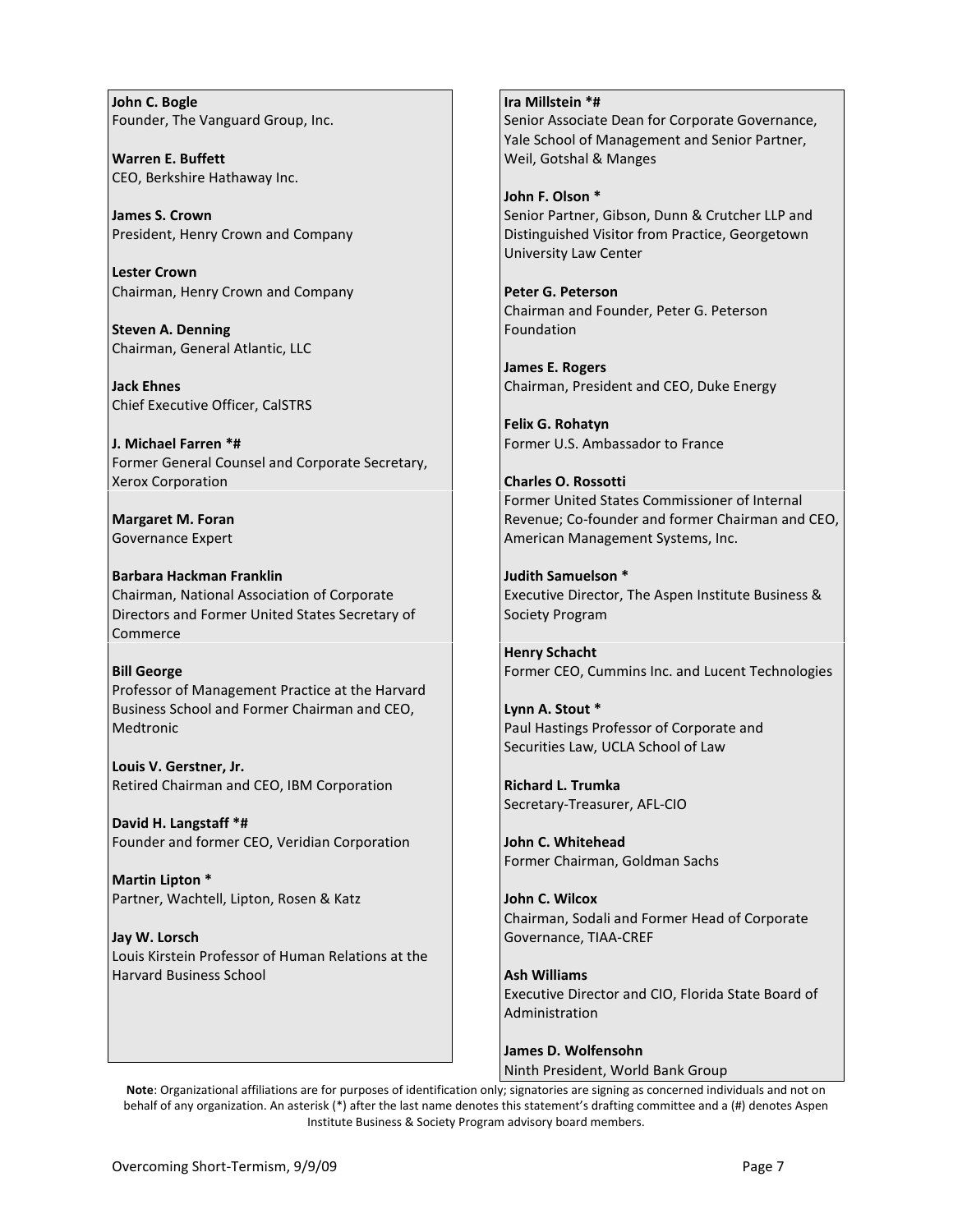#### Appendix: Inputs to this Process

Since 2004, the Aspen Institute Business and Society Program, and specifically its Corporate Values Strategy Group (CVSG) has been facilitating dialogue among corporations, organized labor, public pensions and other institutional investors, and government, academic and judicial leaders. Organized around the pervasive and destructive problem of market short-termism, CVSG aims to promote business, government and market practices that curb short-termism and refocus the relevant players on creating long-term value for all stakeholders, with special focus on augmenting the voice of long-term oriented investors.

The Aspen Principles on Long-Term Value Creation, released to the public in June 2007, served as a starting place for its work on public policy. Drafted under the leadership of CVSG members including senior-level representatives from business, corporate governance, public pensions and organized labor, the Principles represent a consensus of "strange bedfellows" on actions aimed at counteracting short-term focus at the company level, and that may have broader ripple effects throughout the wider market. The Principles urge companies to define firmspecific metrics of long-term value, and then use these metrics both to communicate with investors around long-term measures and activities, and to better align compensation of executives and investors with the creation of long-term value.<sup>i</sup>

We wish to acknowledge Rebecca Darr of the Aspen Institute Business & Society Program, Damon Silvers of the AFL-CIO and Vice Chancellor Leo Strine, Jr. of the Delaware Chancery Court for their energy and intellectual contributions that propelled this Aspen CVSG process.

#### Endnotes:  $\overline{a}$

 $\overline{a}$ 

 $4$  Investment Advisers Act of 1940, §202(11).

 $1$ The Obama Administration has called for an increase in the longer-term capital gains rate to 20 percent. Instead, if a choice is made to implement this idea through capital gains, the Administration may consider a capital gains rate that is positively and dramatically skewed toward longer-term holdings.

 $^2$  The tax treatment of a capital loss for non-corporate taxpayers that provides a \$3,000 annual limitation on the deduction against ordinary income has been in place since the 1976 Tax Act. In recent years a number of proposals have been put forward to increase the \$3,000 yearly limit on a capital loss deduction against ordinary income. While a higher deduction limit makes sense to account for inflation, we suggest that a capital loss tax policy should be implemented that favors very long-term losses, for example when one sells an asset that has been held for 10+ years or longer at a loss, a 100% deduction against ordinary income in the year in which the asset sale occurs is allowed.

 $3$  The SEC's proposed proxy access rules, issued June 10 and open for comment until August 17, 2009, require a holding period of 1 year. See http://www.sec.gov/news/press/2009/2009-116.htm. In addition, on April 10, 2009, amendments to the Delaware General Corporation Law were signed into law that facilitate proxy access and reimbursement of proxy solicitation expenses.

<sup>&</sup>lt;sup>i</sup> Aspen Institute Business & Society Program, "Guiding Principles for Long-Term Value Creation," June 2007. At: http://www.aspeninstitute.org/sites/default/files/content/docs/pubs/Aspen\_Principles\_with\_signers\_April\_09.pdf